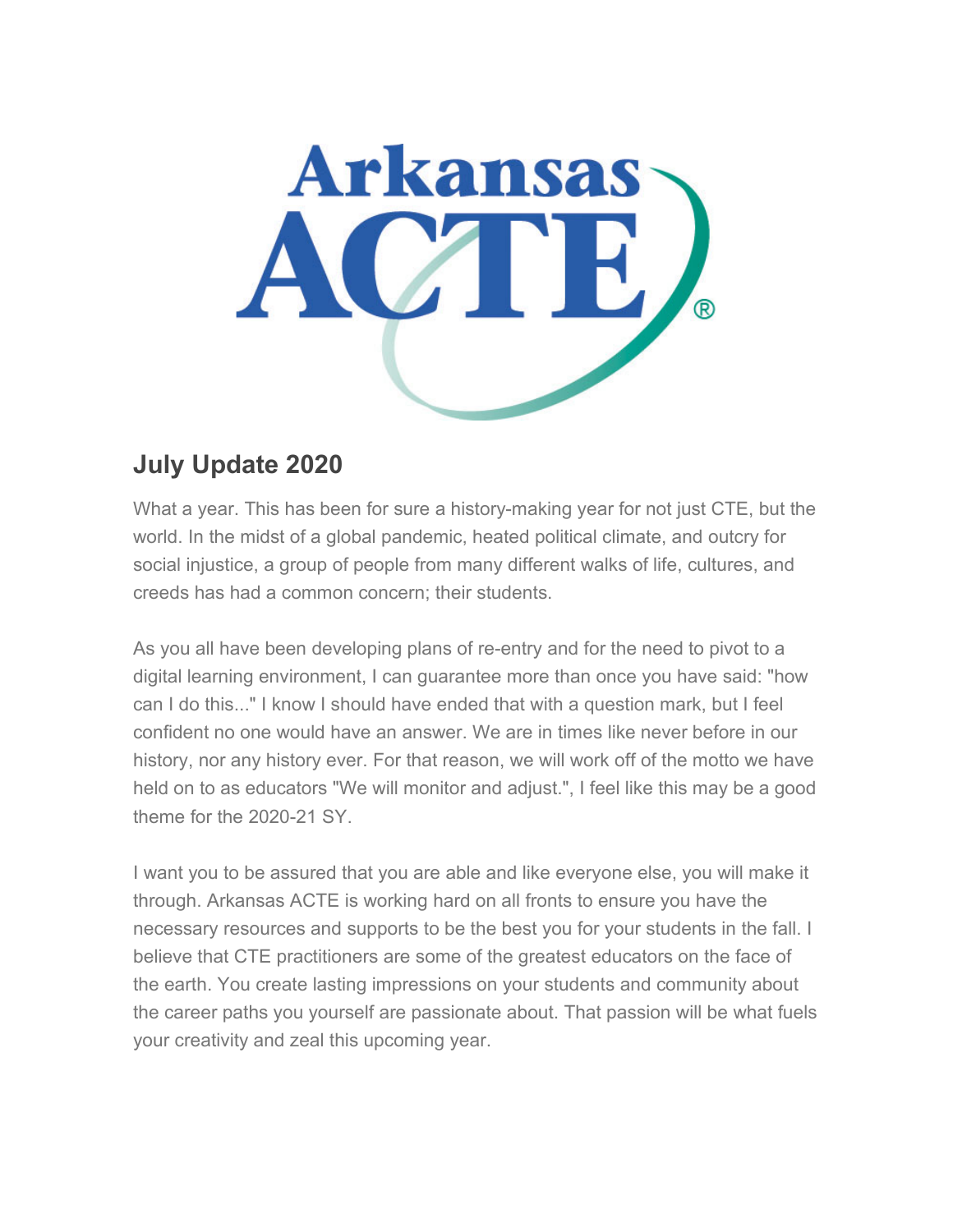It has been an honor to serve you as President of this association and I look forward to supporting President-Elect Todd as we transition at the end of this month. I know she will do great things to advance our cause and move us all forward. I have been fortunate to work on several amazing projects during my tenure and each I feel benefit student success. In everything this opportunity has taught me I am still convinced that the greatest resource we have in CTE is the classroom teacher. You make the connections and develop relationships that help build stronger communities. I believe in you and I know you will continue like in the past and go into every day to make it great.

So long, farewell, and go be great!

Justin

## Invitation to our 90th Conference